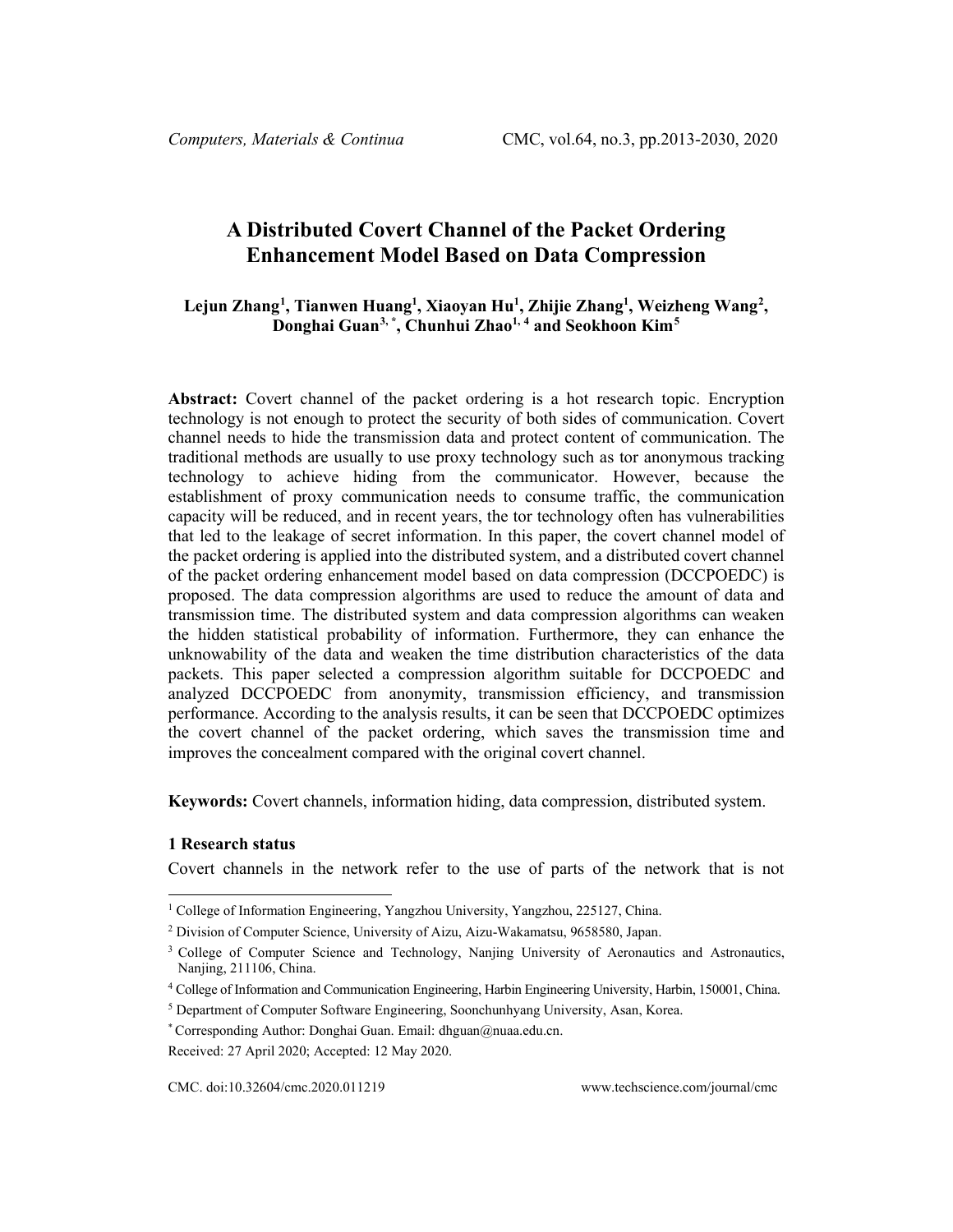transmitting data to transmit hidden information [Xue, Wang, Zhang et al. (2018)]. Lampson [Lampson (1973)] originally proposed the concept of covert channels in 1973. In 1996, Handel et al. [Handel and Sandford (1996); Wang, Yang, Fu et al. (2016)] introduced covert channels to computer networks for the first time.

Unlike the traditional secret information transmission method, the covert channel not only hides the content of the transmission but also hides the transmission method [Luo, Qin, Xiang et al. (2020)]. The existing network covert channels are covert storage channel [Rios, Onieva, and Lopez (2012); Taheri, Mahdavi and Moghim (2018)] and covert timing channel [García, Zunino and Campo (2014); Wu, Wang, Ding et al. (2012); Zhang, Liang, Zhang et al. (2018)].

This paper mainly studies the covert timing channel. The covert timing channel refers to the sender embedding information into time-related parameters. The receiver and sender receive and send hidden information through pre-set rules, that is, time parameters such as rate of change, order, and interval.

The normal network communication channel has its regularity, while the covert timing channel transmits hidden information by changing the interval of packets send. The covert timing channel may change the statistical characteristics of packets in network communication. The traditional detection method uses this statistical feature to detect the covert timing channel.

Therefore, the statistical detection method is generally used to distinguish the covert timing channel and the normal channel. The current common methods for detecting the covert timing channel are information entropy method, Compressibility-Walk method, ranking method [Wang, Ju, Zhou et al. (2009)], etc. The detection methods of covert channels in the network are essentially the statistical analysis of the time distribution of data packets.

The reason why these detection methods are successful is that the existing covert timing channel will change the time distribution of packets in the communication process. It makes the covert timing channel deviate from the statistical characteristics of normal network communication seriously [Liu, Zhai and Dai (2012)].

This model uses a lossless compression algorithm to reduce the transmission time and weaken the statistical probability of hidden information. The distributed system can hide data and deviate time distribution characteristics in this model.

### **2 Related works**

#### *2.1 The covert channel of the packet ordering*

The principle of covert channel of the packet ordering is to obtain the corresponding secret information from the time sequence of data packets. The sender and the receiver first specify multiple transmit ports and one receive port, and they establish connections in turn. The receiver looks up the mapping table in the order in which the packets arrive to obtain the secret data.

If *n* bits of data are transmitted in each round, and the communication parties establish *m* connections. There are *m*! different possible situations. If the port sorting can fully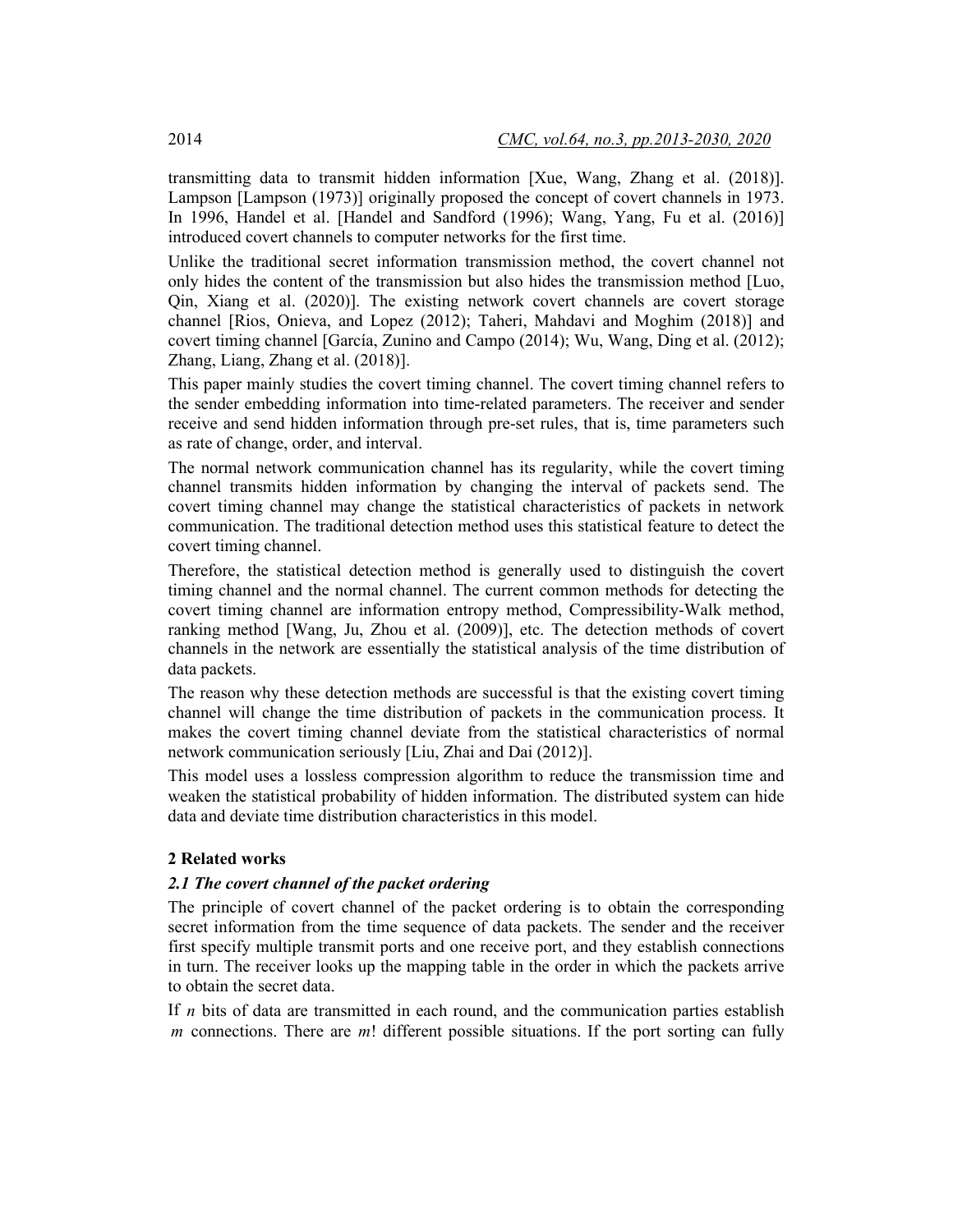express the transmitted data, it must meet the requirement of  $m! \geq 2^n$ . Therefore, the relationship between the transmission of *n* bits of data per round and the number of connections *m* established by the communicating parties is:

$$
n = \lfloor \log_2 m! \rfloor \tag{1}
$$

Fig. 1 shows an example of the covert channel of the packet ordering. According to the different arrival order of port data, the receiver obtains different data by retrieving the mapping table.



**Figure 1:** An example of the covert channel of the packet ordering

#### *2.2 On\off covert channel*

In a fixed time interval, the receiver can identify the bit "1" or bit "0" by judging whether there is a packet arriving, so as to obtain secret information. The sender and receiver must specify a fixed time interval, duration and synchronization method in on\off covert channel. Different from the covert channel of the packet ordering model, the on\off covert channel only takes advantage of whether packets arrive within a period of time to obtain the hidden information and can transmit the hidden information in a relatively secret way. On\off covert channel model, as shown in Fig. 2. The sender and receiver define a fixed time, the receiver begins to receive secret information after considering the transmission delay. When there is no data transmission within the specified time, it indicates that the hidden information transmitted by the sender is bit "0", and when there is data transmission within the specified time, it indicates that the hidden information transmitted by the sender is bit "1".



**Figure 2:** on\off covert channel model

#### *2.3 Data compression*

Data compression first appeared in the early 19th century. With the rise of computers, data compression gradually played an important role in the computer field. Compression algorithms are mainly divided into lossless compression and lossy compression. Lossless compression takes up more space and has lower compression than lossy compression, but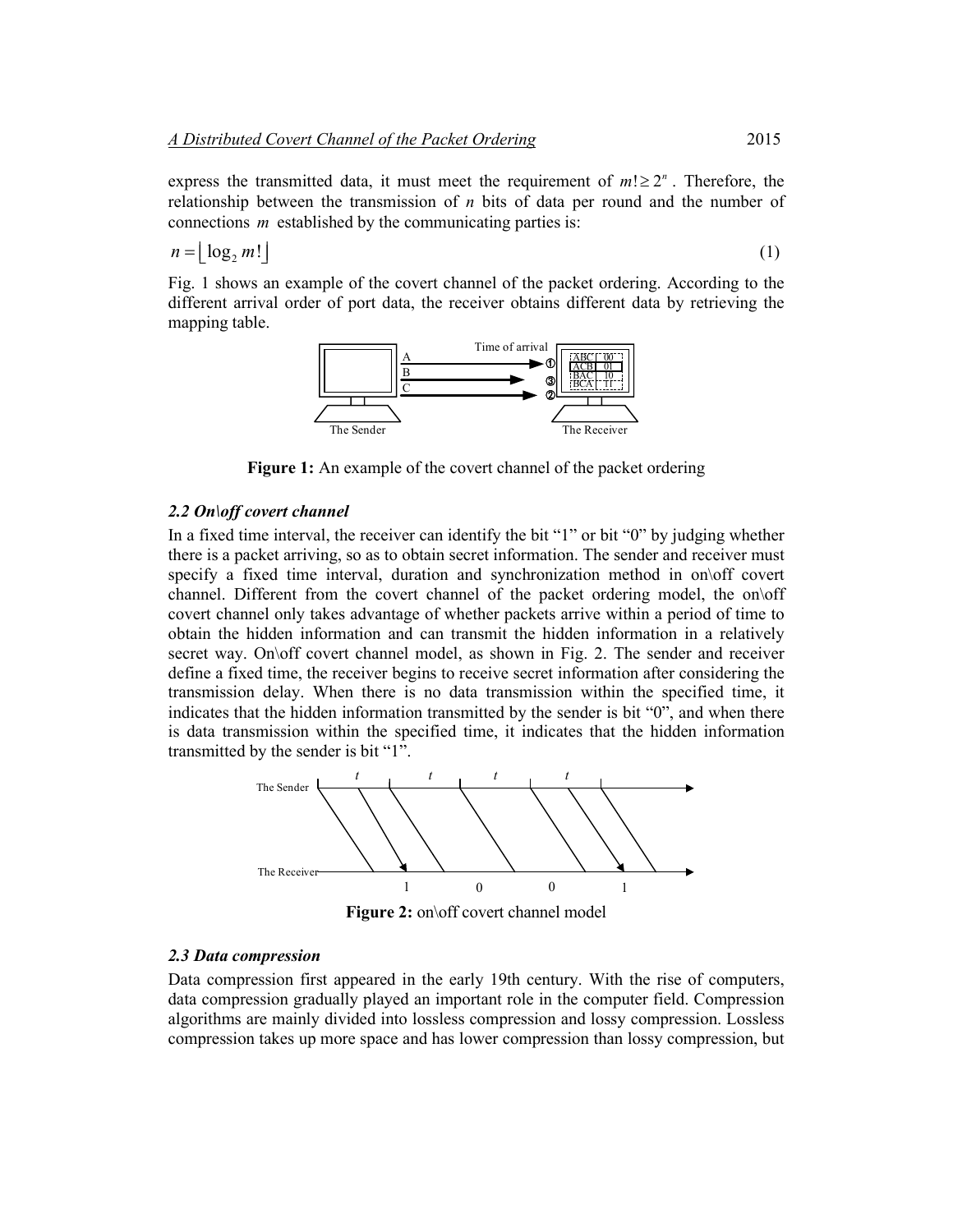it retains all the original information without any data loss. Some image formats, such as PNG, use lossless compression. Lossless compression is suitable for situations where the compressed and uncompressed data must be consistent with the original data. Lossy compression refers to discarding nonessential information and sacrificing some quality to reduce data volume and improve compression ratio. Lossy compression is mainly used in streaming media and Internet telephone.

After years of development, various compression algorithms come out in an unending flow. Typical lossless compression algorithms include Huffman coding [Najmabadi, Tran, Eissa et al. (2019)], LZ77 compression coding, LZMA compression coding, etc.

The compression algorithm can reduce the storage space and transmission time of secret information and weaken the statistical probability of secret information. When part of the secret information is intercepted, the content of the secret information cannot be analyzed and predicted [Xiang, Wu, Li et al. (2018)].

The commonly used lossless compression codes can be divided into entropy coding, dictionary coding and run-length encoding. In the process of string processing, entropy coding usually needs to know the distribution of data in the whole string file in advance. In other words, entropy coding knows how often characters appear before compressing strings or files. But dictionary coding can be compressed more efficiently without knowing the files. Run-length encoding is often used to process binary images.

# *2.4 Distributed system*

The distributed system is a loosely coupled system in which communication lines interconnect several processors. From one processor in the system, the other processors and the corresponding resources are remote, and only its resources are local. So far, the definition of distributed system has not formed a unified view. Generally speaking, the distributed system should have the following four characteristics:

(a). Distribution. Distributed systems consist of multiple computers that are geographically dispersed and can be distributed in a unit, city, country, or even globally. The function of the whole system is distributed in each node, so the distributed system has the distribution of data processing.

(b). Autonomy. Each node in the distributed system contains its processor and memory, and each node has its function of processing data.

(c). Parallelism. A large task can be divided into subtasks that are executed on different hosts.

(d). Globality. There must be a single, global process communication mechanism in a distributed system, so that any process can communicate with other processes, and it does not distinguish between local communication and remote communication.

Time synchronization in a distributed system is a critical issue. Time synchronization can ensure that all nodes in the distributed system work together [Lamport (1978)]. There are many classical time synchronization mechanisms such as receive-receive synchronization mechanism, two-way synchronization mechanism based on send-receive, and the synchronization mechanism based on send-receive. Based on these classic time synchronization mechanisms [Jiang, Chen and Hu (2017); Zhang and Zhang (2012)], many time synchronization algorithms have been born, such as RBS [Elson, Girod and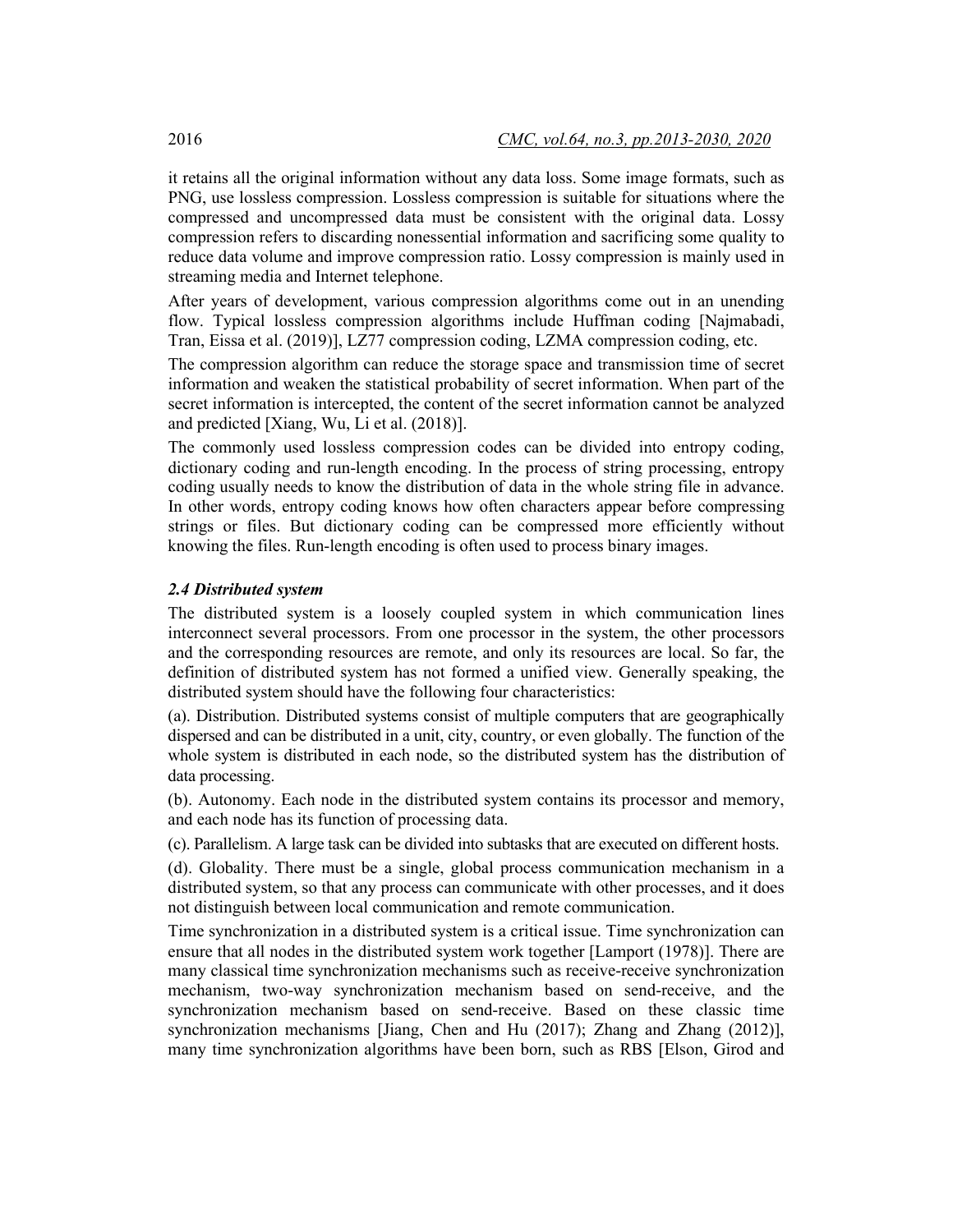Estrin (2002)], TPSN [Ganeriwal, Kumar and Srivastava (2003)], FTSP [Maróti, Kusy, Simon et al. (2004)].

| Synchronization<br>algorithm | <b>Characteristic</b>                                                                               | Applicable<br>environment                                          |
|------------------------------|-----------------------------------------------------------------------------------------------------|--------------------------------------------------------------------|
| <b>RBS</b>                   | Time adjustment does not affect the<br>calculation of time deviation. The<br>complexity is high.    | Wireless networks.<br>wired networks                               |
| <b>TPSN</b>                  | High accuracy, can be accurate to<br>hundreds of microseconds, not<br>suitable for dynamic network. | Suitable for networks<br>with high time accuracy<br>requirements   |
| <b>FTSP</b>                  | The time accuracy is higher than the<br>RBS algorithm and lower than the<br>TPSN algorithm.         | Suitable for military<br>occasions                                 |
| <b>DMTS</b>                  | Time accuracy is lower than RBS,<br>TPSN and FTSP, but the algorithm is<br>flexible.                | Wireless sensor<br>networks with low time<br>accuracy requirements |

| <b>Table 1:</b> Comparison of common time synchronization algorithms |  |  |  |  |  |
|----------------------------------------------------------------------|--|--|--|--|--|
|                                                                      |  |  |  |  |  |

Sundararaman et al. [Sundararaman, Buy and Kshemkalyani (2005)] compared and analyzed multiple time synchronization algorithms. Different time synchronization algorithms have different design ideas. Some algorithms are designed to save energy, others to improve time accuracy.

## **3 DCCPOEDC model**

This paper proposes a distributed covert channel of the packet ordering enhancement model based on data compression. The covert channel of the packet ordering is applied to the distributed system. In this type of system, the sender is divided into a master and child nodes, the master communicates with each node, and each node communicates with the receiver to transmit secret information.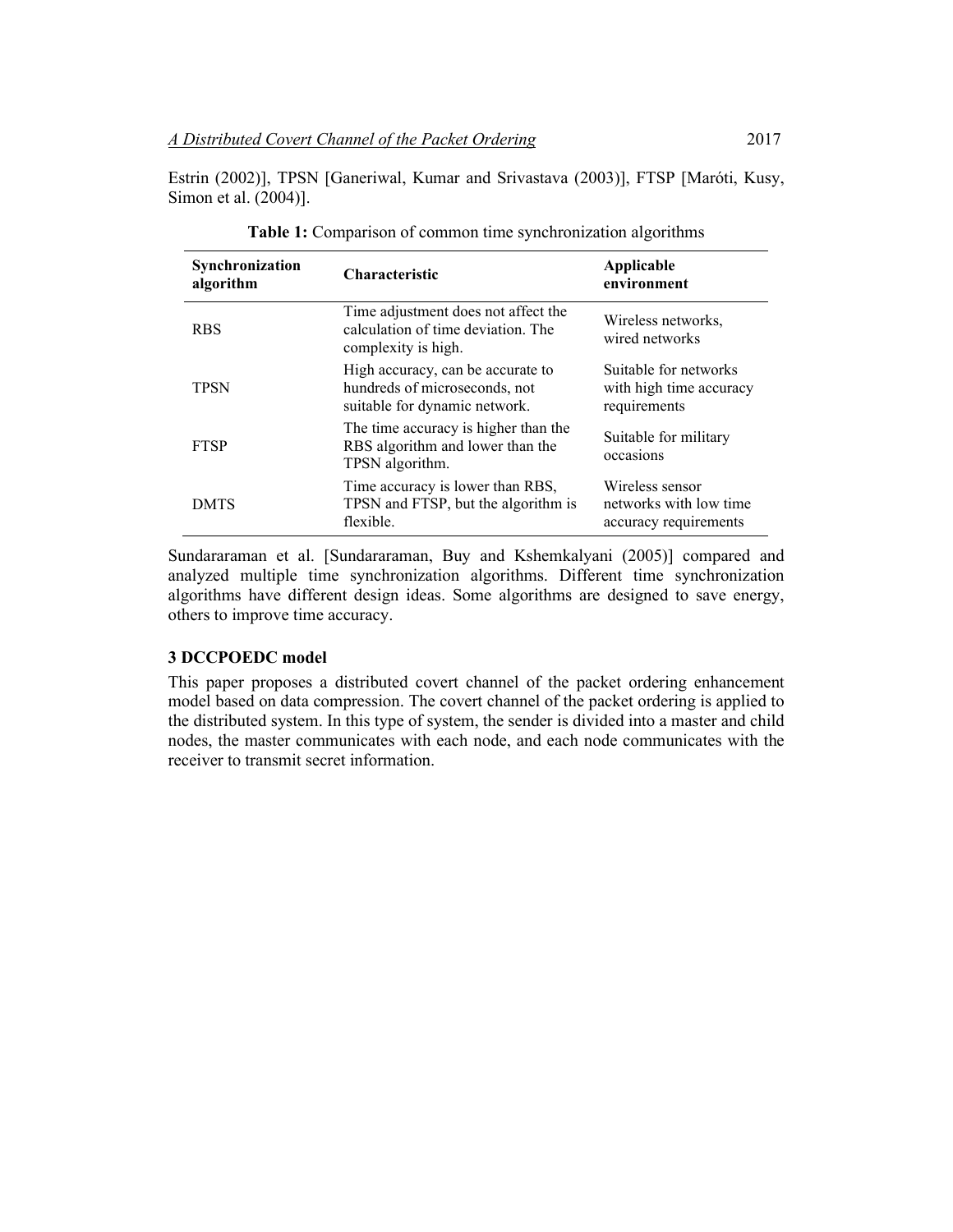



Fig. 3 is DCCPOEDC model, the specific hidden messages steps are as follows: First, the data compression algorithm is used to compress the characters. The master needs to define the number of child nodes, determine the time interval between sending bit information and data every round according to the number of nodes, and establish a relationship 1.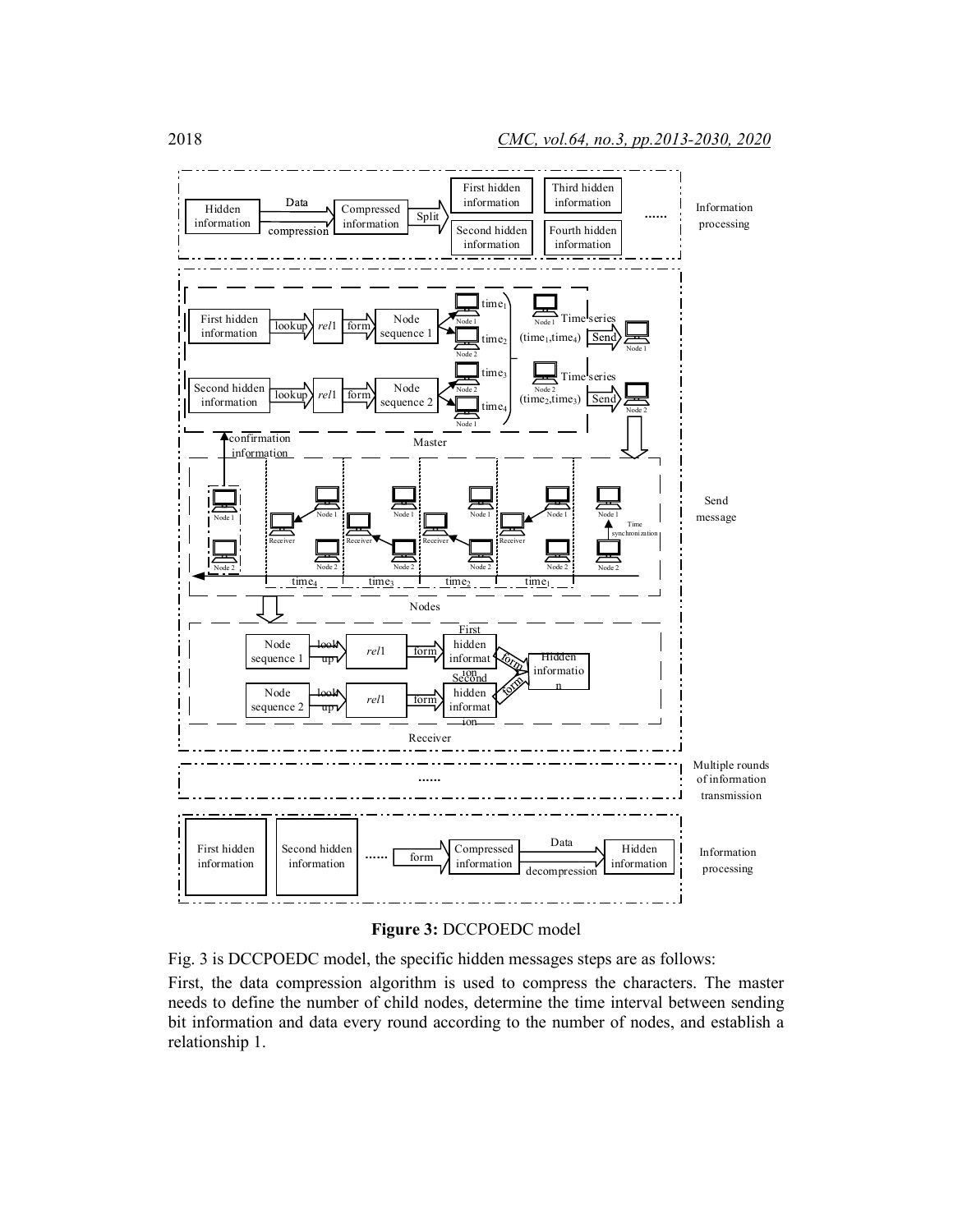Second, the master uses multiple rounds of secret information retrieval relationship 1 to get multiple groups of node sequences. Define the sending time of these multiple groups of nodes. The time series corresponding to each node can be obtained. The master sends the corresponding time series of each node to the relevant node and continues to communicate secret information when receiving the confirmation information transmitted by each node.

Third, after the nodes receive the time series sent by the master. They synchronize their time. After the synchronization is completed, the relevant nodes send the information to the receiver at the specified time. When the time series is sent, each node sends the confirmation information to the master.

Fourth, the receiver receives the information sent by the nodes. It will get multiple sets of node sequences. The receiver searches for relationship 1 to obtain multiple rounds of secret information sent by the master. The sender combines these groups of information into a complete secret information. Then the sender decompresses the information to get the original information.

#### *3.1 DCCPOEDC sender algorithm*

The model needs to determine the relationship *rel*1 between the sending order of *m* nodes in the distributed system and the *n* bits hidden information. The specific encoding method is: the *m* nodes are  $N_1$ ,  $N_2$ ,...,  $N_m$ , the hidden information sent in each round is  $.00 \cdots 0$  ~ 11 $\cdots$ 1. Therefore, it is possible to establish the relationship *rel*1 between the

sending order of nodes and the secret information:  $N_1 N_2 \cdots N_{m-1} N_m = 0 \cdots 0$ ,

$$
N_1N_2\cdots N_mN_{m-1} = \underbrace{00\cdots 1}_{n},\ldots, N\cdots N = \underbrace{11\cdots 1}_{n}.
$$

When the distributed master sends information, it uses the data compression algorithm to perform character compression processing on *originmsg* to obtain *compmsg* . According to the relationship *rel*1, the master obtains the sending order of each child node in the distributed system corresponding to the *n* bits hidden information transmitted in each round. The master will obtain the sending order of each child node according to the hidden information content, that is, after each certain child node finishes sending information, it waits for the next child node to send information within a specified time. When the master performs multiple rounds of lookups, it will get multiple sending times for different child nodes. The master makes up a two-dimensional time series with multiple sending times corresponding to different nodes. That is, each child node will have a complete-time series to represent this hidden information. The master sends the relevant time series to the corresponding child nodes. This way of communication can avoid frequent communication between the master and the child nodes, and improve the privacy of the transmission channel.

The algorithm of the master of this model is as follows: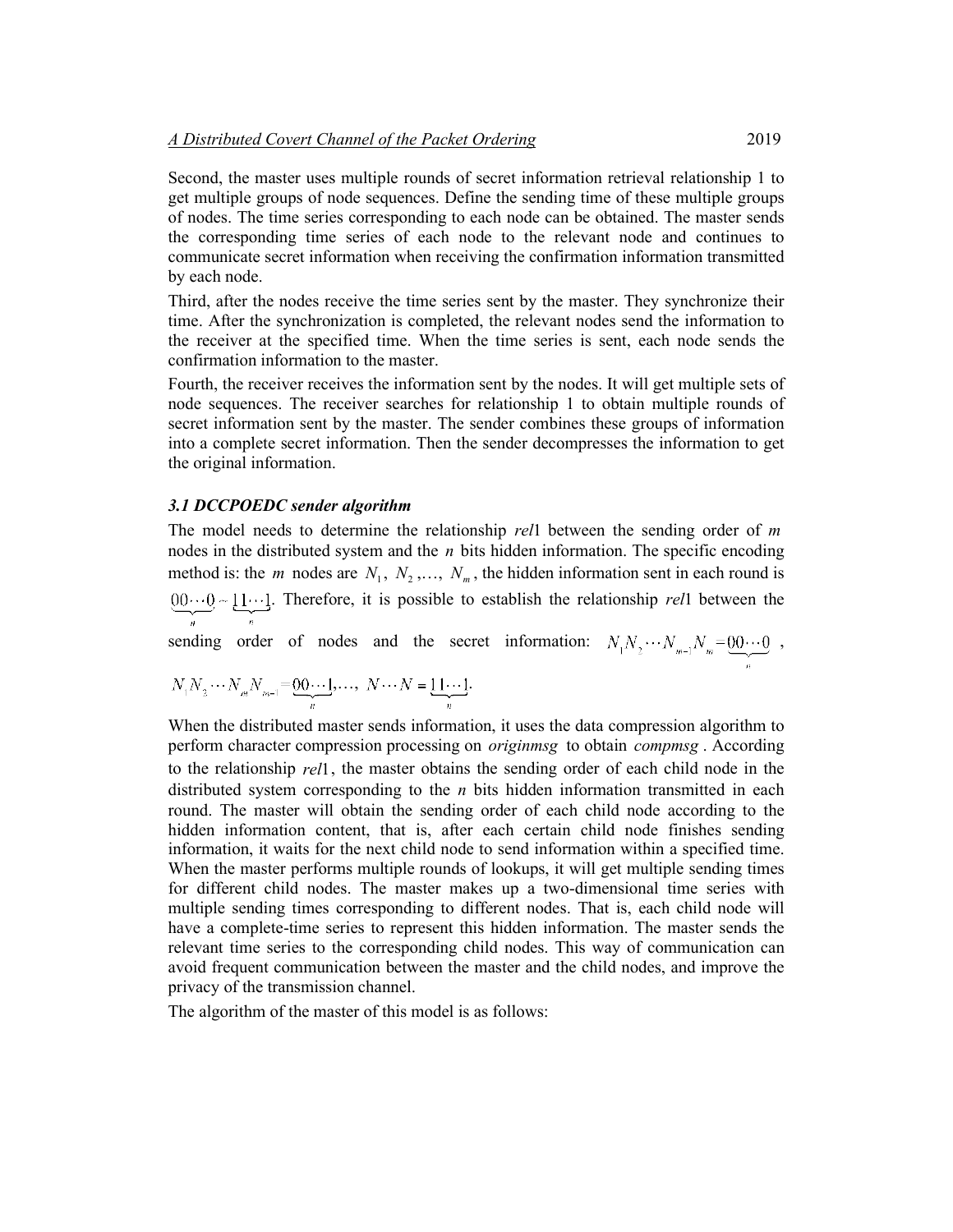|     | <b>Algorithm 1 DCCPOEDC</b> master hidden algorithm                                                     |
|-----|---------------------------------------------------------------------------------------------------------|
|     | <b>Input:</b> DCCPOEDC $m$ nodes, $n$ bits hidden information, relationship $rel1$                      |
|     | <b>Output:</b> Send message                                                                             |
|     | 1: function $\text{MAN}(\ )$                                                                            |
| 2:  | read $n, m, rel1 \setminus \text{Read port number}, \text{bits}, \text{relationship}$                   |
| 3:  | socketconnet(m) $\m$ nodes establish socket connections with the master                                 |
| 4:  | $sendmsg(startframe) \setminus \Start$ frame sending information                                        |
| 5:  | $compsg \leftarrow \text{COMPRESS}(\text{message}) \backslash \text{Compression of hidden information}$ |
| 6:  | while *compmsg $\neq' \setminus 0'$ do $\backslash \$ Read the content to be sent until the end         |
| 7:  | for $i \leftarrow 1$ to $h$ do                                                                          |
| 8:  | $strong(cmsg,compsg, n) \backslash \text{Red } n \text{ bits of secret information}$                    |
| 9:  | $node[] \leftarrow findfrommap(cmsg,rel1) \backslash\text{Read node sequence in } rel1$                 |
| 10: | for $a \leftarrow 1$ to $m$ do                                                                          |
| 11: | $tseries[node[a]][i] \leftarrow time \setminus \text{Assigning timetables}$                             |
| 12: | $time \leftarrow time + RAND(timeinterval) \ \ \ \ \$                                                   |
| 13: | end for                                                                                                 |
| 14: | end for                                                                                                 |
| 15: | for $b \leftarrow 1$ to m do                                                                            |
| 16: | $sendInf(node[b], \text{to}[b][h]) \setminus \text{Send}$ the specified time series to all nodes        |
| 17: | end for                                                                                                 |
| 18: | end while                                                                                               |
| 19: | closedlconnect(m)                                                                                       |

The encoding hiding process at the sender is as follows:

(a). The master uses the data compression algorithm to convert the hidden information *originmsg* into the compressed hidden information *compmsg* .

(b). The master divides each *n* bits of the hidden information *compmsg* , and obtains the transmission sequence *node*[] according to the relationship *rel*1.

(c). After performing *h* operations on step (b), the master will obtain *h* transmission times of *n* child nodes in the distributed system, and combine the *h* transmission times to form time series *tseries*  $[m][h]$ . The time series corresponding to *m* child nodes are  $tseries[0][], tseries[1][], ..., tseries[m-1][].$ 

(d). The master sends the time series *tseries*[0][], *tseries*[1][],..., *tseries*[ $m-1$ ][] to the corresponding child nodes.

(e). After receiving the time series, *m* child nodes establish socket connections with the designated port of the receiver, and synchronize time with node 1. Each child node then sends information according to time series *tseries*[0][], *tseries*[1][],..., *tseries*[m-1][].

(f). When the child node finishes sending, it sends confirmation information to the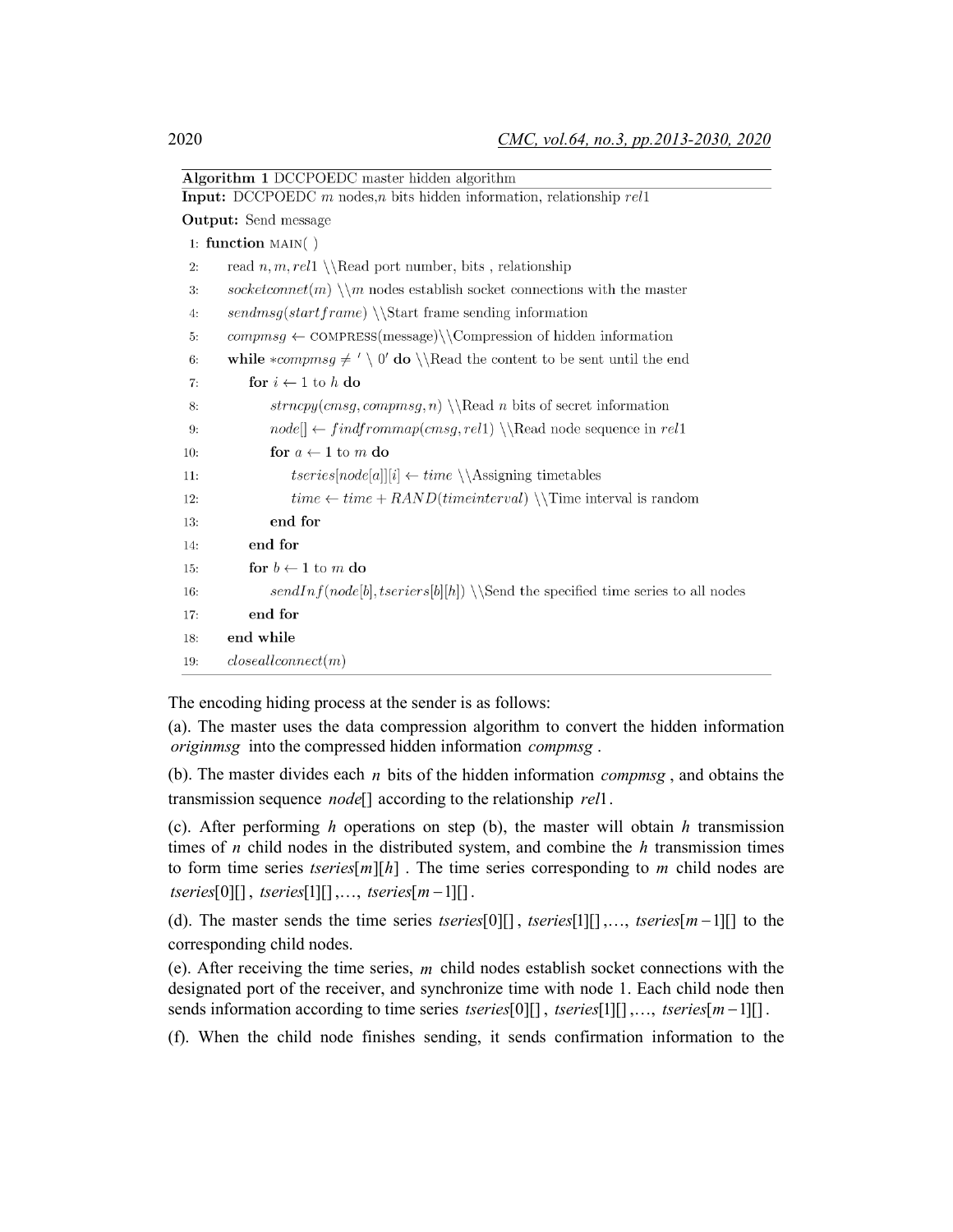master. After receiving the confirmation information from all the child nodes, the master transmits the next round of hidden information.

# *3.2 DCCPOEDC receiver algorithm*

The receiver is the reverse process of sending secret information by the sender. After receiving the information of the child nodes, the node sequence is formed according to the time when the data packet arrives. The relationship *rel*1 is searched to obtain the secret information.

The specific decoding process at the receiver is as follows:

(a). The receiver composes a node sequence *node*[] according to the arrival time of the data packet, and searches for the relationship *rel*1 according to the node sequence *node*[], and converts it into *n* bits secret information *crecvmsg* .

(b). After receiving the secret message, the receiver uses a data compression algorithm to decompress to obtain the hidden information *originmsg* .

| <b>Algorithm 2 DCCPOEDC</b> receiver decoding algorithm                                                  |
|----------------------------------------------------------------------------------------------------------|
| <b>Input:</b> Number of m nodes, Relationaship rell, Listening port lisport                              |
| <b>Output:</b> Hidden information <i>originmsq</i>                                                       |
| 1: function MAIN                                                                                         |
| read $m,$ rel1 \\Read port number, relationship<br>2:                                                    |
| bind(listeningport)<br>3:                                                                                |
| while 1 do<br>4:                                                                                         |
| recv from (client port)<br>5:                                                                            |
| $\text{ADDNODE}(node[], clientport) \setminus \text{node}$ node to node sequence<br>6:                   |
| if $strlen(node[] ) = m$ then<br>7:                                                                      |
| $crecumsg \leftarrow find from map(node[], rel1) \setminus \text{Read secret information in rel1}$<br>8: |
|                                                                                                          |

```
9:
              crecumsg \leftarrow crecumsg + crecumsg
```

```
node[] \leftarrow ' \setminus 0'10:
```
end if  $11:$ 

```
end while
12:
```

```
originmsq \leftarrow UNCOMPEES(crecvmsg) \ \ \ \ (reccvmsg \text{ is decompressed to } originmsg13:
```

```
14: end function
```
# **4 Experimental results and analysis**

# *4.1 Selection of compression algorithm*

To comprehensively compare the application effects of various algorithms in this model, the main performance indexes include compression rate, compression time, and system complexity.

The original file size is *FS* , and the file size is *FS* ' after using the compression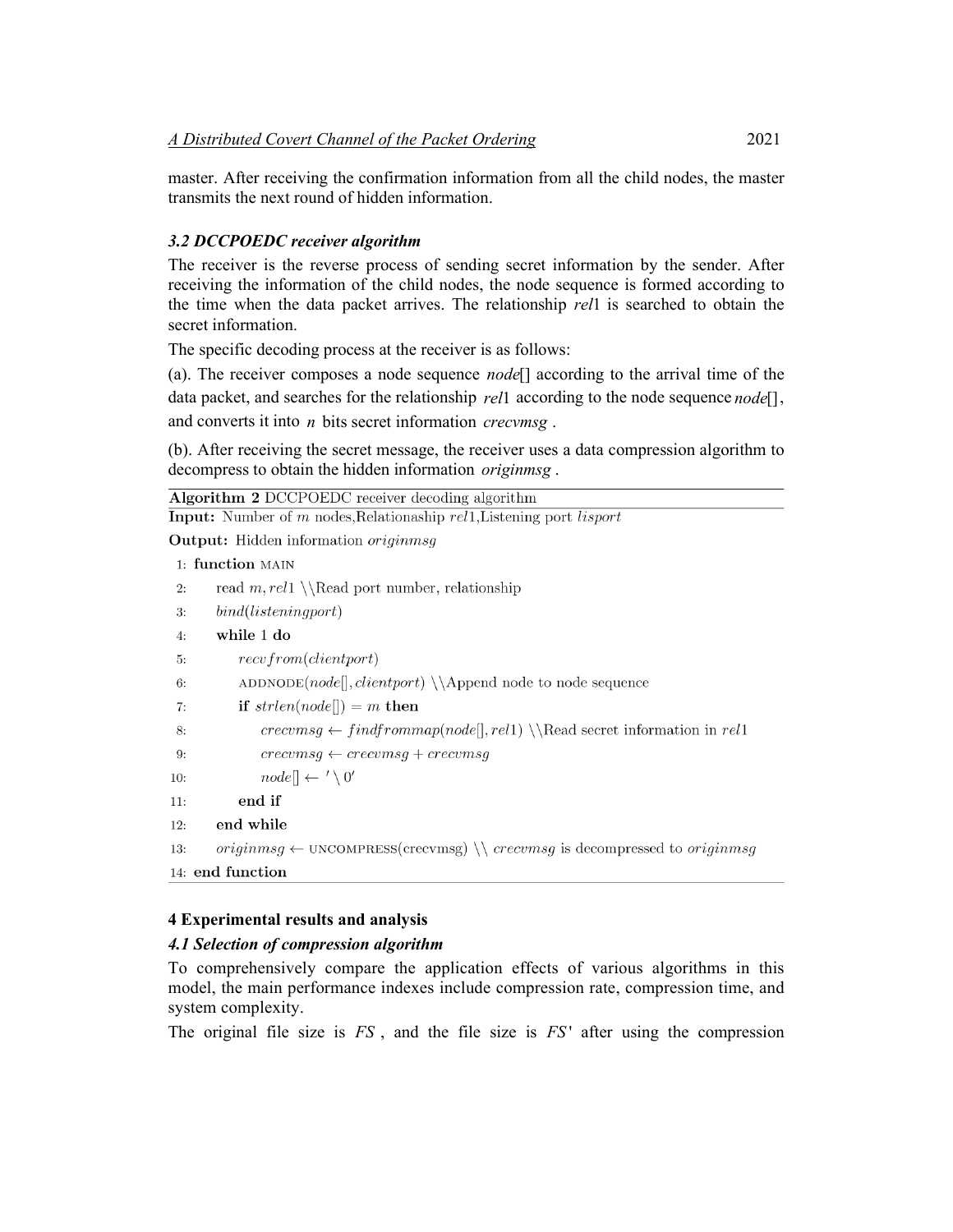algorithm. The compression ratio  $R_c$  of the compression algorithm is:

$$
R_C = \frac{FS'}{FS} \cdot 100\%
$$
 (2)

When the original file size *FS* is unchanged, the smaller the file size *FS* ' after compression, the lower the compression rate  $R_c$ , and the better the performance of the compression algorithm.

In this paper, several common compression algorithms are selected for testing. In order to be able to measure various compression algorithms, we use Eq. (3) to measure all compression algorithms.

$$
P_C = \frac{1}{2t_C} + \frac{1}{2R_C}
$$
 (3)

The test data is from hidden information of a fixed size, and different algorithms are used to process the same data. The test algorithm uses the functions in each algorithm library to compress the data read into memory. The results are shown in Tab. 2.

| Data<br>compression<br>algorithm | Data<br>original<br>size (MB) | Compressed<br>size (MB) | Compression<br>ratio | Compression<br>time(s) | Performance<br>value |
|----------------------------------|-------------------------------|-------------------------|----------------------|------------------------|----------------------|
| Huffman                          | 500                           | 126                     | 24.2%                | 240                    | 0.02                 |
| <b>RLE</b>                       | 500                           | 158                     | 31.6%                | 30                     | 0.03                 |
| Gzip                             | 500                           | 13                      | 2.6%                 | 46                     | 0.20                 |
| LZMA                             | 500                           | 9                       | 1.8%                 | 120                    | 0.28                 |
| Zlib                             | 500                           | 14                      | 2.8%                 | 8                      | 0.24                 |

**Table 2:** Data compression results

It can be seen that because the algorithms of Huffman encoding and RLE encoding are relatively simple, their compression effect are not good. At the same time, Gzip, LZMA, and Zlib have higher compression effect. Combining the performance value of the compression algorithm, it can be obtained that the LZMA compression algorithm can achieve a good balance in compression time and compression rate, which meets the needs of this model.

Igor Pavlov invented the LZMA compression algorithm in 1998. LZMA use a dictionary encoding mechanism. This compression algorithm is the default compression algorithm for the 7z format in the 7-Zip program. 7-zip provides the LZMA software development kit. LZMA is a variant of LZ77 compression algorithm. LZMA combines sliding window, dictionary compression algorithm and interval coding in LZ77, it has the advantages of high compression rate, small space requirement for decompression and fast speed.

The LZMA algorithm supports a dictionary space of 4 KB to hundreds of MB. Dictionary improves the compression effect, but leads to a large search cache space.

In the implementation of the LZMA algorithm, several possible longest matches are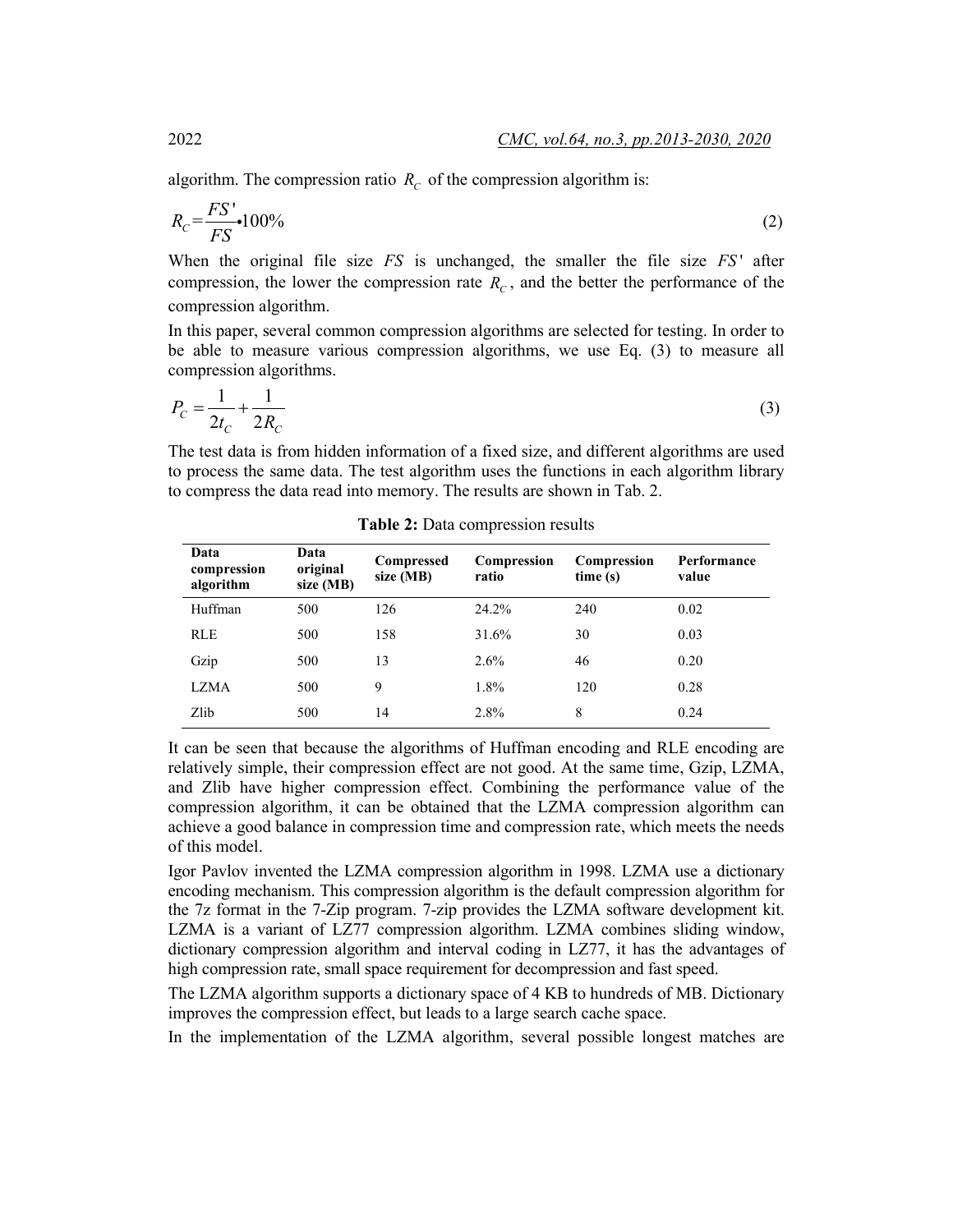stored in a hash list, and the data structure of a Hash chain table or a binary lookup tree is used to find the matching data [Leavline and Singh (2013)]. This method reduces the time required to match the longest string and quickly searches for matching characters.

The encoding process of LZMA is similar to the encoding process of DEFLATE. Both of the two compression codes use the sliding window and dictionary compression algorithm in LZ77 encoding, but LZMA USES the interval encoding to improve the compression performance of LZMA [Hübbe, Wegener, Kunkel et al. (2013)].

The LZMA encoding process is as follows:

- (a). Write compressed data to the cache;
- (b). Read the dictionary into the cache and perform sliding matching. If it is successful, go to step (e), otherwise continue to the next step;
- (c). Write '0' (character match failed) into the output stream;
- (d). Update the sliding cache data and go to step (f);
- (e). Output flag bits and match information;
- (f). Interval coding the data;
- (g). If there is uncompressed data, go to step (b);
- (h). End data compression.

### *4.2 Analysis of the information transmitted by the average node*

The number of distributed nodes is *m* , which corresponds to *m* nodes, and the number of receiving ports is one. When transmitting hidden information, the *m* nodes are sorted according to the hidden information, and then the sender sends data packets to the receiver. The receiver listens to the receiving port, receives data packets sent by *m* different nodes. Secret information is obtained according to the arrival order of packets from different nodes.

In each round of information transmission, it is necessary to determine the *n* bits secret information corresponding to the sequence of nodes. The relationship between *m* nodes and *n* bits hidden information satisfies the Eq. (1) and is  $n = \log_2 m!$ .

Due to the introduction of a compression algorithm, the sender needs to compress the hidden information. Therefore, the compression rate *CR* of the compression algorithm need to be taken into account when calculating the information transmitted by the average node. It can be obtained that the information transmitted by the average node of

this model is:  $\frac{\lfloor \log_2 m \rfloor}{\sqrt{m}}$ *CR m*  $\frac{\lfloor \log_2 m! \rfloor}{CR \cdot m}$ .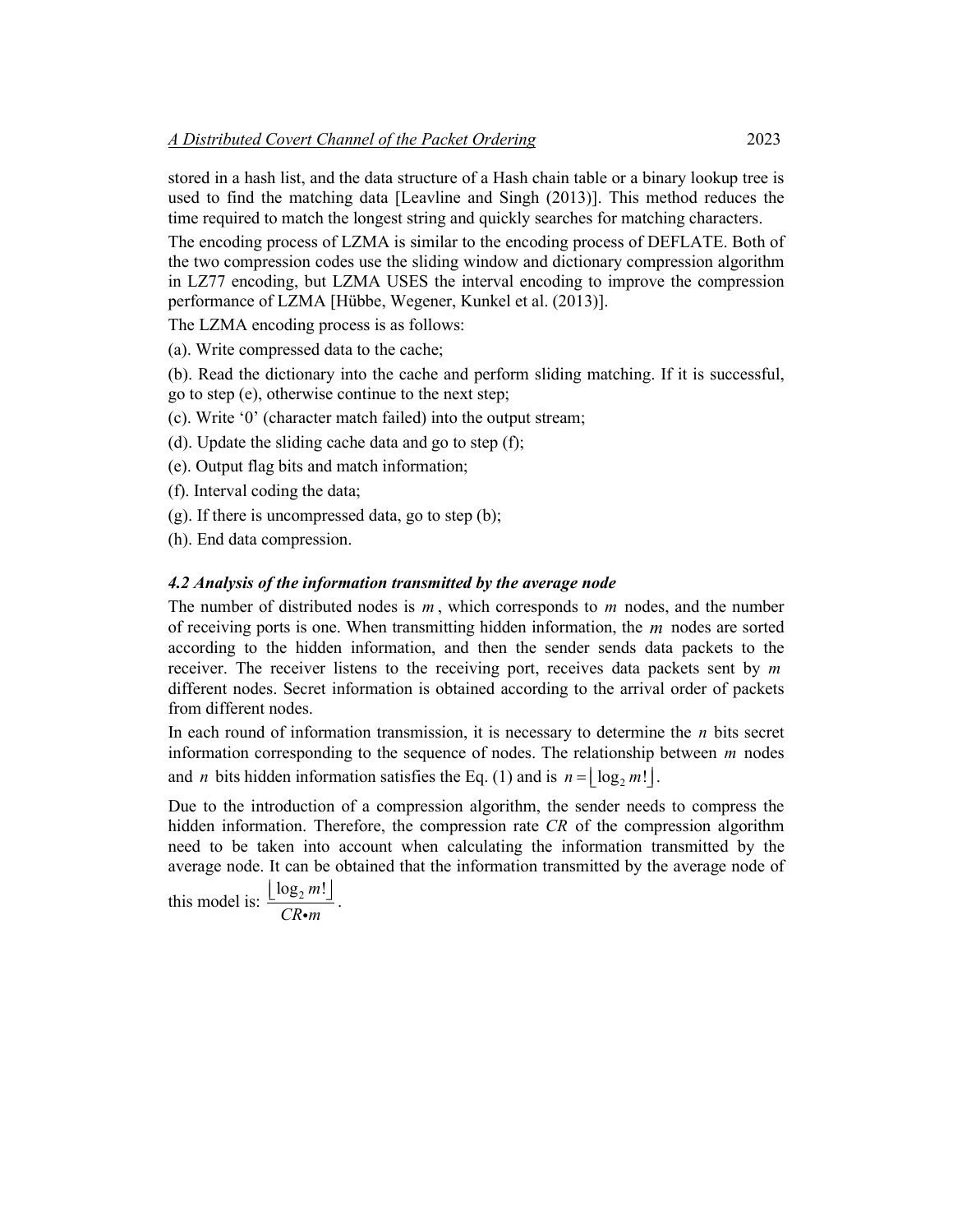

**Figure 4:** Relationship between information transmitted by average node and number of nodes

The compression ratio of the compression algorithm depends on the probability distribution of the file content. Therefore, the compression rate is 30% during the simulation. In Fig. 4, it can be seen that when the number of nodes (ports) is the same, the total number of hidden information transmitted by this model is much higher than the covert channel of the packet ordering and on\off covert channel. As the number of nodes (ports) increases, the average amount of hidden information that each node (port) can also transmit increases.

#### *4.3 Analysis of concealment*

The LZMA compression algorithm uses a variable dictionary encoding in the compression process. The results of using the LZMA compression on the same information in different SDKs are different because different dictionary encodings are used in the compression. A different dictionary cannot decompress the compressed content of another dictionary. When the dictionary is not leaked, the protection of the original secret information can be realized to a certain extent. And the size of the sent hidden information can be reduced. Fig. 5 shows the results before and after compressing text in the SevenZip library. Fig. 6 shows the results before and after compressing text in the lzma.compress library. From Figs. 5 and 6, we can see that the compression results are different with different function libraries. Although the SevenZip [Chrishwang (2019)] and lzma.compress [Python Software Foundation (2020)] libraries both encapsulate the official LZMA SDK [Pavlov (2019)], these different libraries use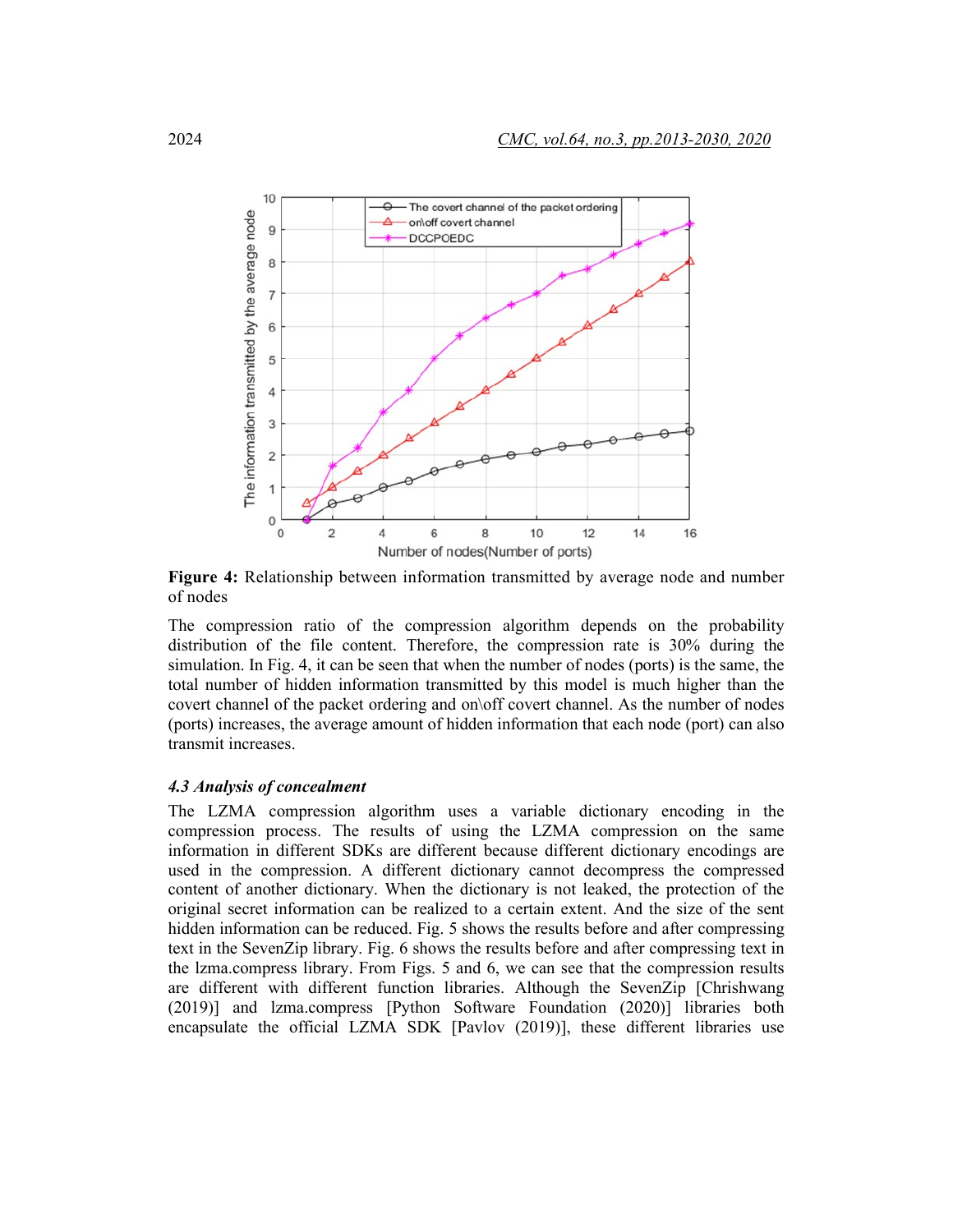different dictionary sizes and state bits for the default compression process. It results in a different compression result.

| LZMA<br>Primitive character<br>3.1415926535897932384626433832795028841971693993751058209749445923078164062862089986280348253421<br>170679821480865132823066470938446095505822317253594081284811174502841027019385211055596446229489<br>549303819644288109756659334461284756482337867831652712019091456485669234603486104543266482133936<br>072602491412737245870066063155881748815209209628292540917153643678925903600113305305488204665213<br>841469519415116094330572703657595919530921861173819326117931051185480744623799627495673518857527<br>248912279381830119491298336733624406566430860213949463952247371907021798609437027705392171762931<br>767523846748184676694051320005681271452635608277857713427577896091736371787214684409012249534301<br>465495853710507922796892589235420199561121290219608640344181598136297747713099605187072113499999<br>983729780499510597317328160963185950244594553469083026425223082533446850352619311881710100031378<br>387528865875332083814206171776691473035982534904287554687311595628638823537875937519577818577805<br>321712268066130019278766111959092164201989380952572010654858632760<br>Compressed characters<br>XQAAgAACBAAAAAAAAAAZi4KH5Da+5Jmd7Gej9jR7VhQTKrtAfbXbHTKKPbDzektyi<br>+tD5jt2loBqf2ctvxy7Hu/CZhpPZ1Aym4/ALeOUD1Y<br>+1TGziVLdpLwTweVsDwbGDohlzCZbms4TznI4e82000D6vG5Yrc6WvEMe5BM4IDM9dzPe9VhqYin96vFU6SSx9xoIpRYivfv<br>BYfxTiut1hIhslKpgmUV745isOxniRNgTITnTFVMQM79cO3uyrt7Ux3bLTlvx4RVk4SedYhjpoxT9Y9sSwacf6vD5OtOZtvY<br>z6ond5GddDhZqfpHVz1MVbV/MrCNV7BYCL7sKuZa/1rrCbXAdztb41/XoH24x2a/T6ub4GOx9k/qnk8BK<br>+0/Zidu1TBL1ZpjGHuvqD1SRW8cIf39ZGcjGNfQJ86+Jt4I5fg/BSnDAHBdC5hDO8lsg2yJ5rP+jtHU9DQwPzNCW+<br>+okCfvT+E3OaYmL4CWPQ7L2WGn9VBsjIg3Jkss1cX5sXO7A1KbzJq93HYOC7KcT+<br>+7SdtX3ZbYLuKkVR8rQU4iSs60U5fho1KgxCnA19tfjKP0PiEY5B0YI79rIHurz0rXX7SwK70U/0YLBiIKdkhswr5kktQsFk<br>r3eKn5dzlb9z3ZKvpSOLu4sTiNTqo2PH8XCw321QQbPAPnvMKEX8YGHB3U38b9fFTjBisdURkmVEOIrCfE= | <b>P.</b> Compression |  | × |
|------------------------------------------------------------------------------------------------------------------------------------------------------------------------------------------------------------------------------------------------------------------------------------------------------------------------------------------------------------------------------------------------------------------------------------------------------------------------------------------------------------------------------------------------------------------------------------------------------------------------------------------------------------------------------------------------------------------------------------------------------------------------------------------------------------------------------------------------------------------------------------------------------------------------------------------------------------------------------------------------------------------------------------------------------------------------------------------------------------------------------------------------------------------------------------------------------------------------------------------------------------------------------------------------------------------------------------------------------------------------------------------------------------------------------------------------------------------------------------------------------------------------------------------------------------------------------------------------------------------------------------------------------------------------------------------------------------------------------------------------------------------------------------------------------------------------------------------------------------------------------------------------------------------------------------------------|-----------------------|--|---|
|                                                                                                                                                                                                                                                                                                                                                                                                                                                                                                                                                                                                                                                                                                                                                                                                                                                                                                                                                                                                                                                                                                                                                                                                                                                                                                                                                                                                                                                                                                                                                                                                                                                                                                                                                                                                                                                                                                                                                |                       |  |   |
|                                                                                                                                                                                                                                                                                                                                                                                                                                                                                                                                                                                                                                                                                                                                                                                                                                                                                                                                                                                                                                                                                                                                                                                                                                                                                                                                                                                                                                                                                                                                                                                                                                                                                                                                                                                                                                                                                                                                                |                       |  |   |
|                                                                                                                                                                                                                                                                                                                                                                                                                                                                                                                                                                                                                                                                                                                                                                                                                                                                                                                                                                                                                                                                                                                                                                                                                                                                                                                                                                                                                                                                                                                                                                                                                                                                                                                                                                                                                                                                                                                                                |                       |  |   |
|                                                                                                                                                                                                                                                                                                                                                                                                                                                                                                                                                                                                                                                                                                                                                                                                                                                                                                                                                                                                                                                                                                                                                                                                                                                                                                                                                                                                                                                                                                                                                                                                                                                                                                                                                                                                                                                                                                                                                |                       |  |   |
|                                                                                                                                                                                                                                                                                                                                                                                                                                                                                                                                                                                                                                                                                                                                                                                                                                                                                                                                                                                                                                                                                                                                                                                                                                                                                                                                                                                                                                                                                                                                                                                                                                                                                                                                                                                                                                                                                                                                                |                       |  |   |
|                                                                                                                                                                                                                                                                                                                                                                                                                                                                                                                                                                                                                                                                                                                                                                                                                                                                                                                                                                                                                                                                                                                                                                                                                                                                                                                                                                                                                                                                                                                                                                                                                                                                                                                                                                                                                                                                                                                                                |                       |  |   |

**Figure 5:** SevenZip library compression results

| Original information:                                                                              |
|----------------------------------------------------------------------------------------------------|
| 3.141592653589793238462643383279502884197169399375105820974944592307816406286208998628034825342117 |
| 06798214808651328230664709384460955058223172535940812848111745028410270193852110555964462294895493 |
| 03819644288109756659334461284756482337867831652712019091456485669234603486104543266482133936072602 |
| 49141273724587006606315588174881520920962829254091715364367892590360011330530548820466521384146951 |
| 94151160943305727036575959195309218611738193261179310511854807446237996274956735188575272489122793 |
| 81830119491298336733624406566430860213949463952247371907021798609437027705392171762931767523846748 |
| 18467669405132000568127145263560827785771342757789609173637178721468440901224953430146549585371050 |
| 79227968925892354201995611212902196086403441815981362977477130996051870721134999999837297804995105 |
| 97317328160963185950244594553469083026425223082533446850352619311881710100031378387528865875332083 |
| 81420617177669147303598253490428755468731159562863882353787593751957781857780532171226806613001927 |
| 8766111959092164201989380952572010654858632760                                                     |
| Compressed information:                                                                            |
| /Td6WFoAAATm1rRGAgAhARYAAABOL+Wj4AQBAhBdABmLgofkNr7kmZ3sZ6P2NHtWFBMqu0B9tdsdMoo9sPN6S3KP60FmO3aWqG |
| p/2y2/HLse78JmGk9nUDKbj8At45QPVj6VMbONUt2kvBPB5WwPBsYOiGXMJluazhPOcjiDzY7Q4PrIblitzpbIQx7kEzqqMz13 |
| M+D1WGpiOf3q8VTpJLH3GqilFiLJ+8Fh/FOK63WEiGyUu340wh2iD3JIKkwjPfULqq69ccUfUWcqk7aXuS7D/tekS+lec/R0yV |
| uER10e0EtN/rCn0nz/4o1kZepHUyIXDUNFHXEUyK/bTWObIop0x9xGot5S1/yba31qN99UdMwJXGtGwaJA1nWlN3qzsZe048Rd |
| NTXS1nYw8u0+iLY5cOaFvhJF2JutMUdT+tGd/PL9nEJH1RGkSd4RfX6ckZimw1WxW1uQkxusKSzTYvbvVYm8TiD9HbGKKikvXp |
| Hmu8/4h917hzz4zTn0MB2C1qqIDB2WqSs2TXVciukkG2SRuZGNN/1T8w6z7bS2EWfu94aeB6KnRq3jhv8qvGSAlDeMmP8Kzoqa |
| nIFRnlRKGxBSoqk+sPZoDukWFJmuaMEt8BY1MjehyHinTtaazukAMlj3hq/2kzAhSsx/GQwnkSqA6y7iewe4qKr2kqrF404k62 |
| gNmYvw4eEYGaD1WIPIbRW5hX2Gpunrp0t0ioXphAmmCBWFA1of78wmgjM/AADiZbuXeZtKGAABrASCCAAAqIxIEbHEZ/sCAAAA |
| $AARZWq ==$                                                                                        |

**Figure 6:** Lzma.compres library compression results

Modifying the LZMA preset compression level or custom compression method can also produce different compression results [Python Software Foundation (2020)]. For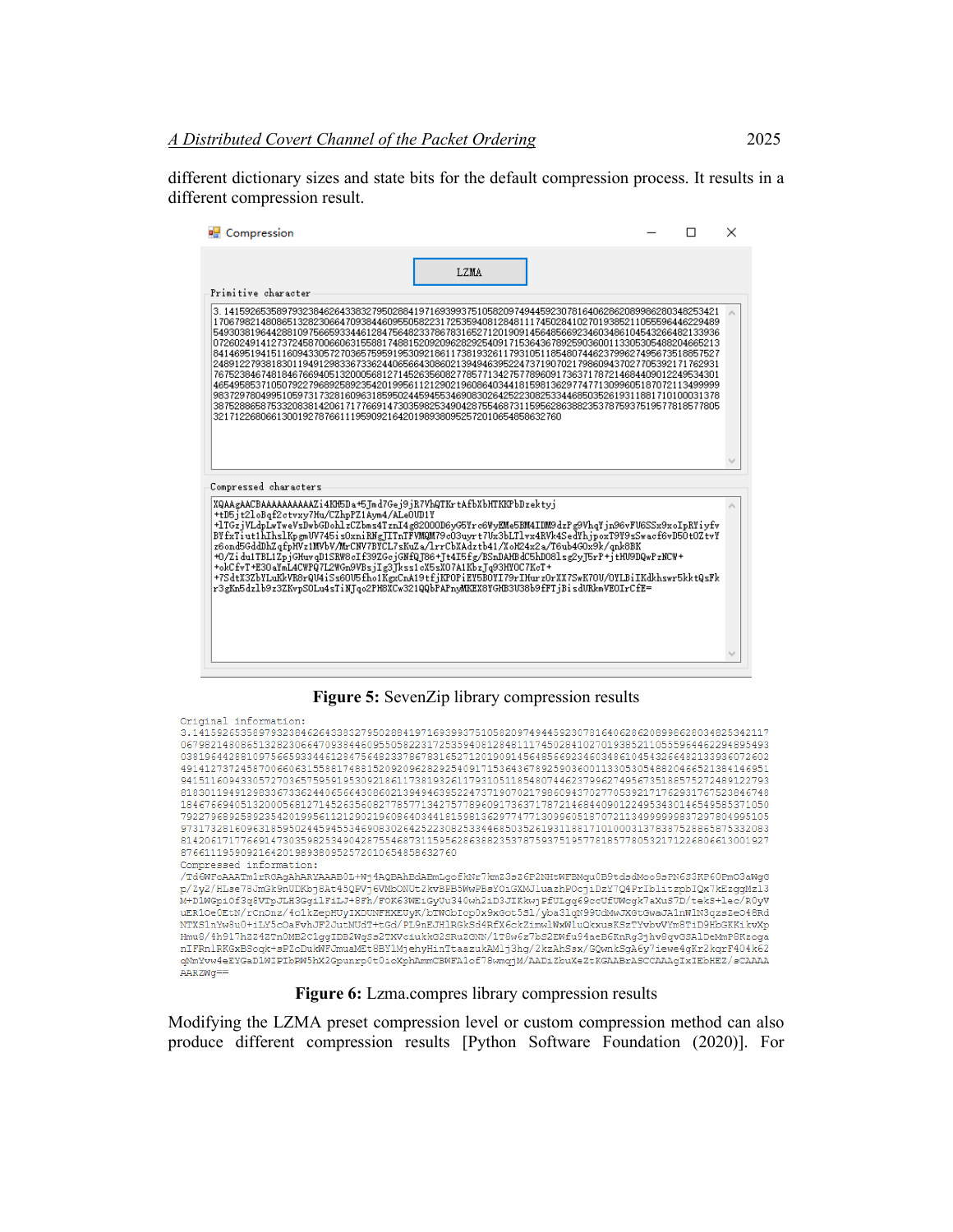example, customize the compression method in lzma.compress, modify the differences between adjacent bytes to " $5$ ", and change the compression preset to "7". It will produce a different compression result than the default compression method. Fig. 7 shows the compression results of the default compression method and the custom compression method. The results show that different compression methods have different compression results for the same information content.

| Original information:                                                                              |
|----------------------------------------------------------------------------------------------------|
| 3.141592653589793238462643383279502884197169399375105820974944592307816406286208998628034825342117 |
| 06798214808651328230664709384460955058223172535940812848111745028410270193852110555964462294895493 |
| 03819644288109756659334461284756482337867831652712019091456485669234603486104543266482133936072602 |
| 49141273724587006606315588174881520920962829254091715364367892590360011330530548820466521384146951 |
| 94151160943305727036575959195309218611738193261179310511854807446237996274956735188575272489122793 |
| 81830119491298336733624406566430860213949463952247371907021798609437027705392171762931767523846748 |
| 18467669405132000568127145263560827785771342757789609173637178721468440901224953430146549585371050 |
| 79227968925892354201995611212902196086403441815981362977477130996051870721134999999837297804995105 |
| 97317328160963185950244594553469083026425223082533446850352619311881710100031378387528865875332083 |
| 81420617177669147303598253490428755468731159562863882353787593751957781857780532171226806613001927 |
| 8766111959092164201989380952572010654858632760                                                     |
| Information after compression by default compression method:                                       |
| /Td6WFoAAATm1rRGAqAhARYAAABOL+Wj4AQBAhBdABmLqofkNr7kmZ3sZ6P2NHtWFBMqu0B9tdsdMoo9sPN6S3KP60PmO3aWqG |
| p/Zy2/HLse78JmGk9nUDKbj8At45QPVj6VMbONUt2kvBPB5WwPBsYOiGXMJluazhPOcjiDzY7Q4PrIblitzpbIQx7kEzqqMz13 |
| M+D1WGpiOf3q8VTpJLH3GgilFiLJ+8Fh/FOK63WEiGyUu340wh2iD3JIKkwjPfULqq69ccUfUWcqk7aXuS7D/tekS+lec/R0yV |
| uER10e0EtN/rCnOnz/4o1kZepHUyIXDUNFHXEUyK/bTWObIop0x9xGot5S1/yba31qN99UdMwJXGtGwaJA1nWlN3qzsZeO48Rd |
| NTXS1nYw8u0+iLY5cOaFvhJF2JutMUdT+tGd/PL9nEJH1RGkSd4RfX6ckZimwlWxW1uQkxusKSzTYvbvVYm8TiD9HbGKKikvXp |
| Hmu8/4h917hZZ4ZTnOMB2C1qqIDB2WqSs2TXVciukkG2SRuZGNN/1T8w6z7bS2EWfu94aeB6KnRq3jhv8qvGSAlDeMmP8Kzoqa |
| nIFRnlRKGxBSoqk+sPZoDukWFJmuaMEt8BY1MjehyHinTtaazukAMlj3hq/2kzAhSsx/GQwnkSqA6y7iewe4qKr2kqrF404k62 |
| qNmYvw4eEYGaD1WIPIbRW5hX2Gpunrp0t0ioXphAmmCBWFA1of78wmqjM/AADiZbuXeZtKGAABrASCCAAAqIxIEbHEZ/sCAAAA |
| AARZWa==                                                                                           |
| Information after custom compression method compression:                                           |
| /Td6WFoAAATmlrRGAqEDAQQhARqpmh6G4AQBAnpdABmLqofkNL8eHEtWAvjVxacFDEaDPOZs5e4IfcNKOsj2UR74OZtXQCG7AT |
| Ucj2HdBOUB3Kq5oHoaXY+hIcaSNV831p3z4EOPrqbH0Wz0Qjm1isu4ZinMlHdBqCqqvBuntr24+6C4hpQV/SkMdP08JqlFG8jx |
| Bnuq/W9ObLA4jQiLr1RcqBrpAUEjkkK+XQGbllksspKxha7SZ5um4py0D8uAXMJrdXFyj+FnIiOk/olxxH/0fhfhptPo/Se/iC |
| EGePUt4hSMfA3gYNSPHVZoEDBn3RyOuHLWmzeYCuhS1xMiIU5eZ2BId2U5xu2daLhgmkiKSK1fBQpMVXDajccMq7z7W4wPnpIZ |
| h8aK7+r+C8onxLhxKYIxv8znYLfPMS9GszFI3gDU+1C+LACrw3dz9qxGO5EVKI1r/i0G5pSAknqbv7rrVwLXM0YvpV7Y74FVvN |
| ZTdviVMOkF1+4Hiqq0qP1qL6uAJ4L258CzS+hDUvvfLO4SAPGaOjfuoIhrPUQTW6JPTqOUYNLZFOqbLq5vdMQl+JjMb8FGiao4 |
| lVVAhqb0zkT5SV/Iic++HfV14IdXD5H0nEwPkezjEZASdlCBSfxJ950+RueYrKjS1Kh8O6pQF5tXvV4Zfvipz0S0mtFDmKHmYZ |
| OVyR6rExHWJCZ6ve332wl9FKB25zcFdkqzUJLeIDROh9jvKiG8Vr2jQrRIf8OOA1f0J7Xb7a130lqUrqzYu/WdpGSQ9pFM/Gcl |
| AsU/XfQ0CHx99UILCLmhSsLla9riCT8W6Mwh2eb5W/Zcidli55cw+6eOnP0Crr9mw0EUDvkS4B5Tqb6OmCBf8n5euYLn5R0dol |
| ESOREAAADiZbuXeZtKGAABlqWCCAAA+4HJibHEZ/sCAAAAAARZWq ==                                            |
|                                                                                                    |

**Figure 7:** The compression results of the default compression method and the custom compression method

The existing detection algorithms of covert timing channels usually use rules and statistics. The regular data of the receiver over a period of time is used as the basis for detecting the covert timing channel. In this model, data traffic is distributed among multiple connections in a distributed system. To detect whether the data traffic existing in multiple connections is related to each other, large performance and time overhead are required.

Use Wireshark to perform packet capture analysis on the receiver, and use Wireshark's IO Graphs tool, which can display the overall traffic situation in the packet capture file. It is useful for viewing peaks/troughs in traffic. Use relevant filters to display specific information on the chart. Fig. 8 shows the distribution diagram of UDP traffic in daily use at the specified network adapter. Fig. 9 shows a distribution diagram of UDP traffic at the runtime of DCCPOEDC at the specified network adapter.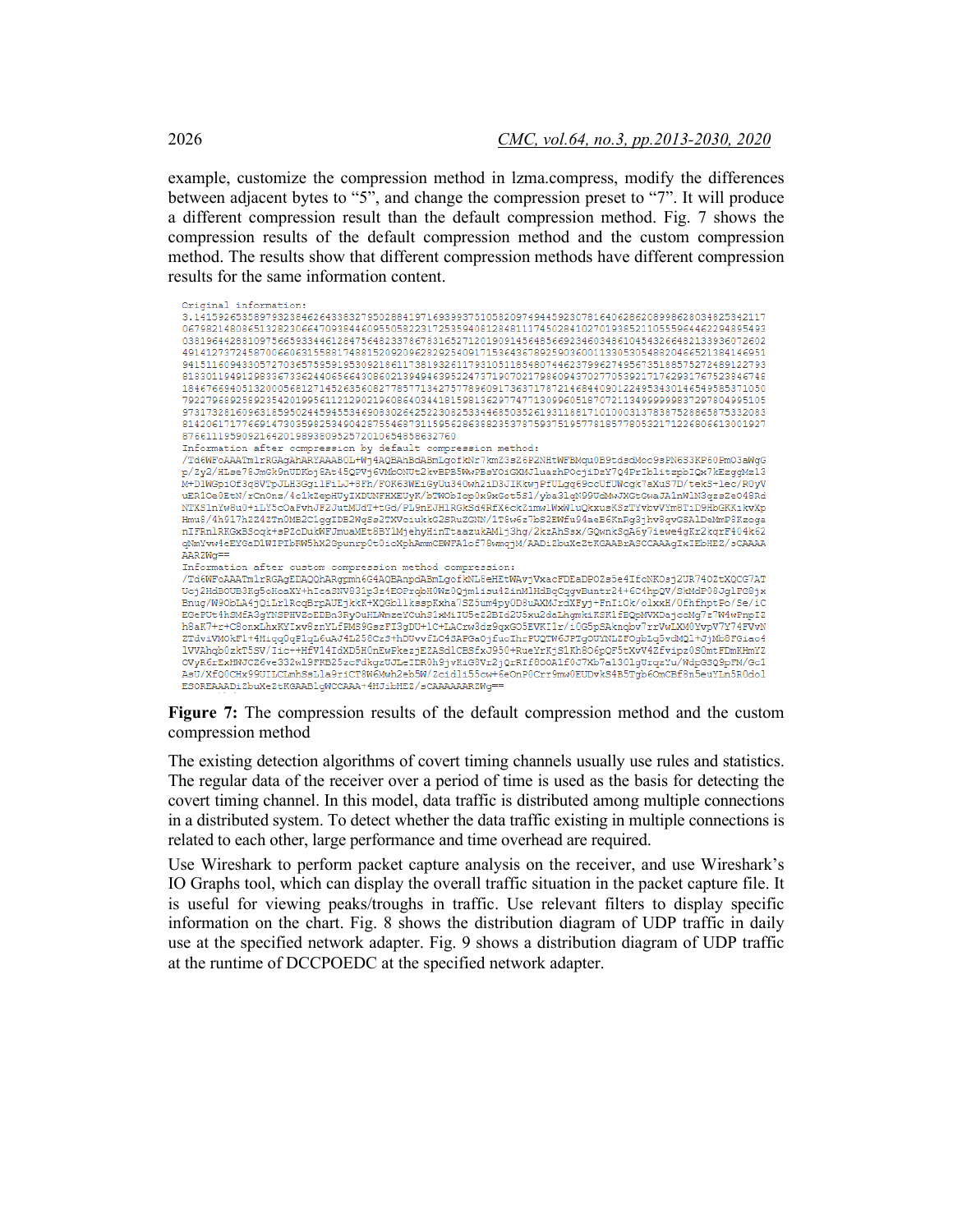

**Figure 9:** Distribution diagram of UDP traffic during the running of DCCPOEDC

In the Figs. 8 and 9, the abscissa is time, and the ordinate is the total number of data packets transmitted at the current time. It can be seen that the traffic distribution during the running of this model is similar to the traffic distribution during daily use.

In summary, through analysis of the LZMA compression algorithm, it can be seen that different function libraries and different compression methods can have different effects on the LZMA compression result, which can reduce the data size while protecting hidden information. From the analysis of DCCPOEDC, each node in the distributed system receives time series instead of secret information. Therefore, it can ensure that the secret information is not leaked in the transmission process. By analyzing the principle of the covert channel used in this article, it can be found that because the content of the data packet has not been modified, the packet capture software is used to analyze the data packet in DCCPOEDC, which is similar to the normal data packet transmitted in the network. In the process of covert communication, the content of the data packet can withstand the scrutiny of the security device. By comparing the distribution diagram of the transmission traffic of this model, it can be seen that the transmission diagram of this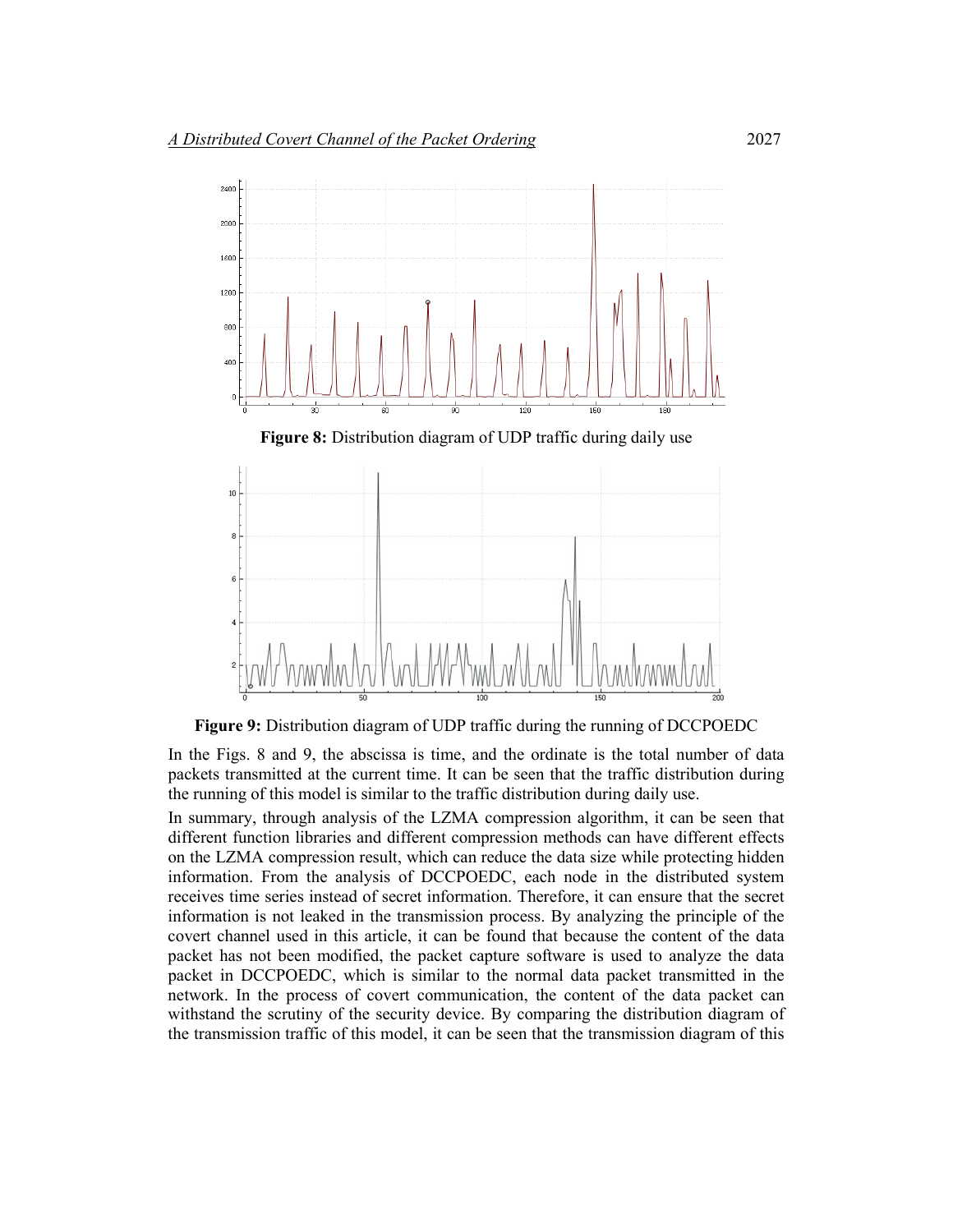model is similar to the traffic distribution diagram of the computer during daily use, and it has some concealment to the transmission channel.

#### *4.4 Transmission rate*

Because the compression algorithm is used, the sender needs to compress the hidden information. Therefore, when calculating the transmission rate, the compression ratio *CR* of the compression algorithm needs to be considered. The transmission rate of this



**Figure 10:** Transmission rate

Fig. 10 shows the relationship between the number of nodes and the average rate when the average interval time is 15 ms.

The on\off covert channel model determines whether the data packet arrives at the receiver to express the secret information. It needs to express information in the same time interval, so its transmission rate is low. The covert channel of the packet ordering model and DCCPOEDC are better than the on\off covert channel model because they do not use the interval between data packets to represent hidden information. And because DCCPOEDC model uses a data compression algorithm, the transmission time of the same information is less than the covert channel of the packet ordering model.

### **5 Conclusions**

This paper focuses on the problems of inadequate concealment, low channel capacity and obvious data distribution in the covert channel of the packet ordering model. A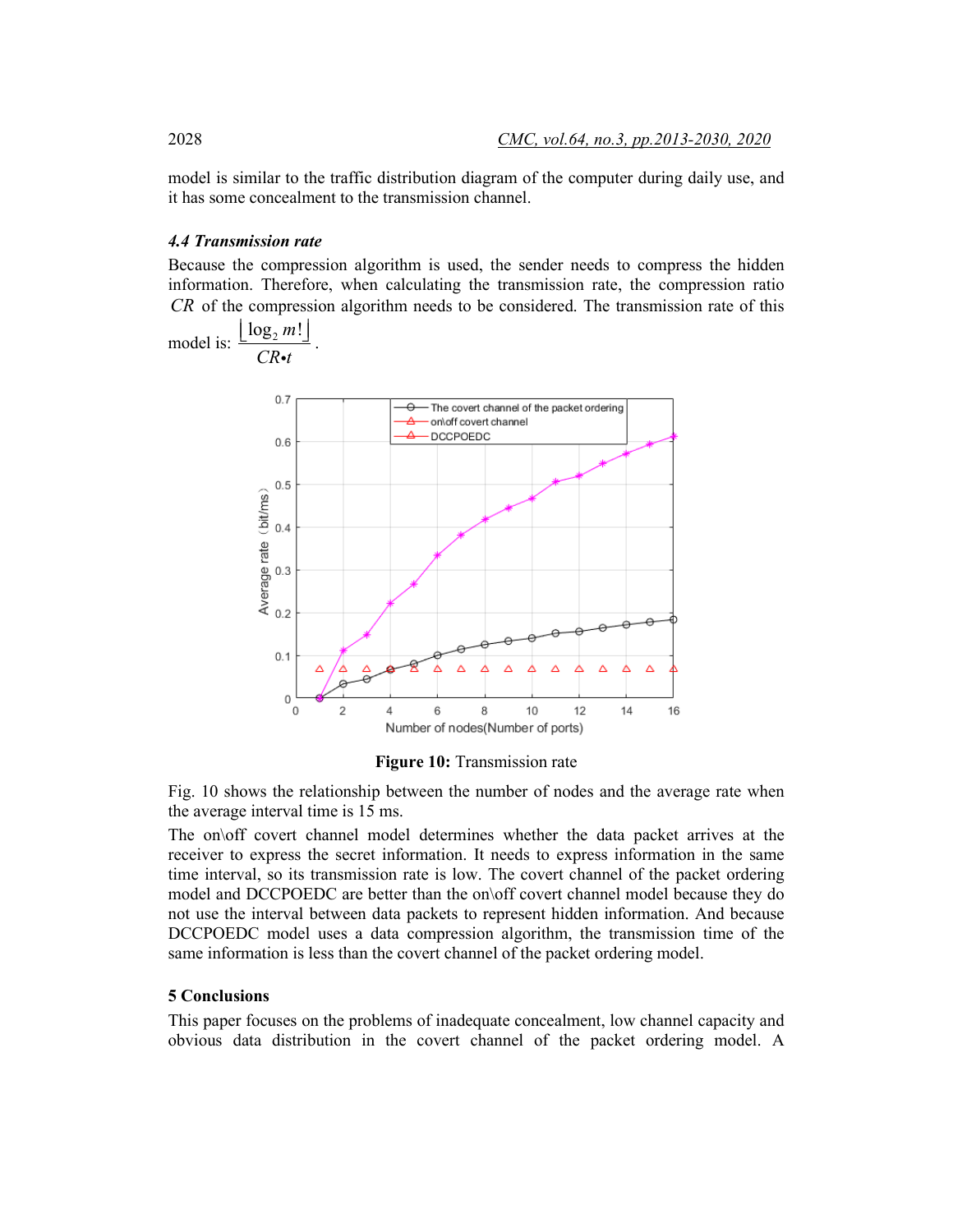distributed covert channel of the packet ordering enhancement model based on data compression is proposed. Through the model analysis, the compression algorithm suitable for this model is selected, and the anonymity, transmission efficiency and transmission performance are analyzed. It can be seen that the model optimizes the covert channel of the packet ordering model, increases the total amount of data transmitted and improves the concealment.

**Acknowledgement:** The authors would like to thank the reviewers for their detailed reviews and constructive comments, which have helped improve the quality of this paper.

**Funding Statement:** This work is sponsored by the National Natural Science Foundation of China Grant No. 61100008, Natural Science Foundation of Heilongjiang Province of China under Grant No. LC2016024, Natural Science Foundation of the Jiangsu Higher Education Institutions Grant No. 17KJB520044 and Six Talent Peaks Project in Jiangsu Province No. XYDXX-108.

**Conflicts of Interest:** The authors declare that they have no conflicts of interest to report regarding the present study.

### **References**

**Chrishwang**. (2019): SevenZip. *https://www.nuget.org/packages/SevenZip/19.0.0*.

**Elson, J.; Girod, L.; Estrin, D.** (2002): Fine-grained network time synchronization using reference broadcasts. *ACM SIGOPS Operating Systems Review*, vol. 36, pp. 147-163.

**Ganeriwal, S.; Kumar, R.; Srivastava, M. B.** (2003): Timing-sync protocol for sensor networks. *Proceedings of the 1st International Conference on Embedded Networked Sensor Systems*, pp. 138-149.

**García, S.; Zunino, A.; Campo, M.** (2014): Survey on network-based botnet detection methods. *Security and Communication Networks*, vol. 7, no. 5, pp. 878-903.

**Handel, T. G.; Sandford, M. T.** (1996): Hiding data in the OSI network model. *International Workshop on Information Hiding*, vol. 1174, pp. 23-38.

**Hübbe, N.; Wegener, A.; Kunkel, J. M.; Ling, Y.; Ludwig, T.** (2013): Evaluating lossy compression on climate data. *International Supercomputing Conference*, vol. 7905, pp. 343-356.

**Jiang, Z. Y.; Chen, Y.; Hu, B.** (2017): Research on time synchronization algorithm for wireless sensor networks. *Computer Engineering and Applications*, vol. 53, no.1, pp. 1-8.

Lamport, L. (1978): Time, clocks, and the ordering of events in a distributed system. *Communications of the Association for Computing Machinery*, vol. 21, no. 7, pp. 558-565.

**Lampson, B. W.** (1973): A note on the confinement problem. *Communications of the ACM*, vol. 16, no. 10, pp. 613-615.

**Leavline, E. J.; Singh, D. A. A. G.** (2013): Hardware implementation of LZMA data compression algorithm. *International Journal of Applied Information Systems*, vol. 5, no. 4, pp. 51-56.